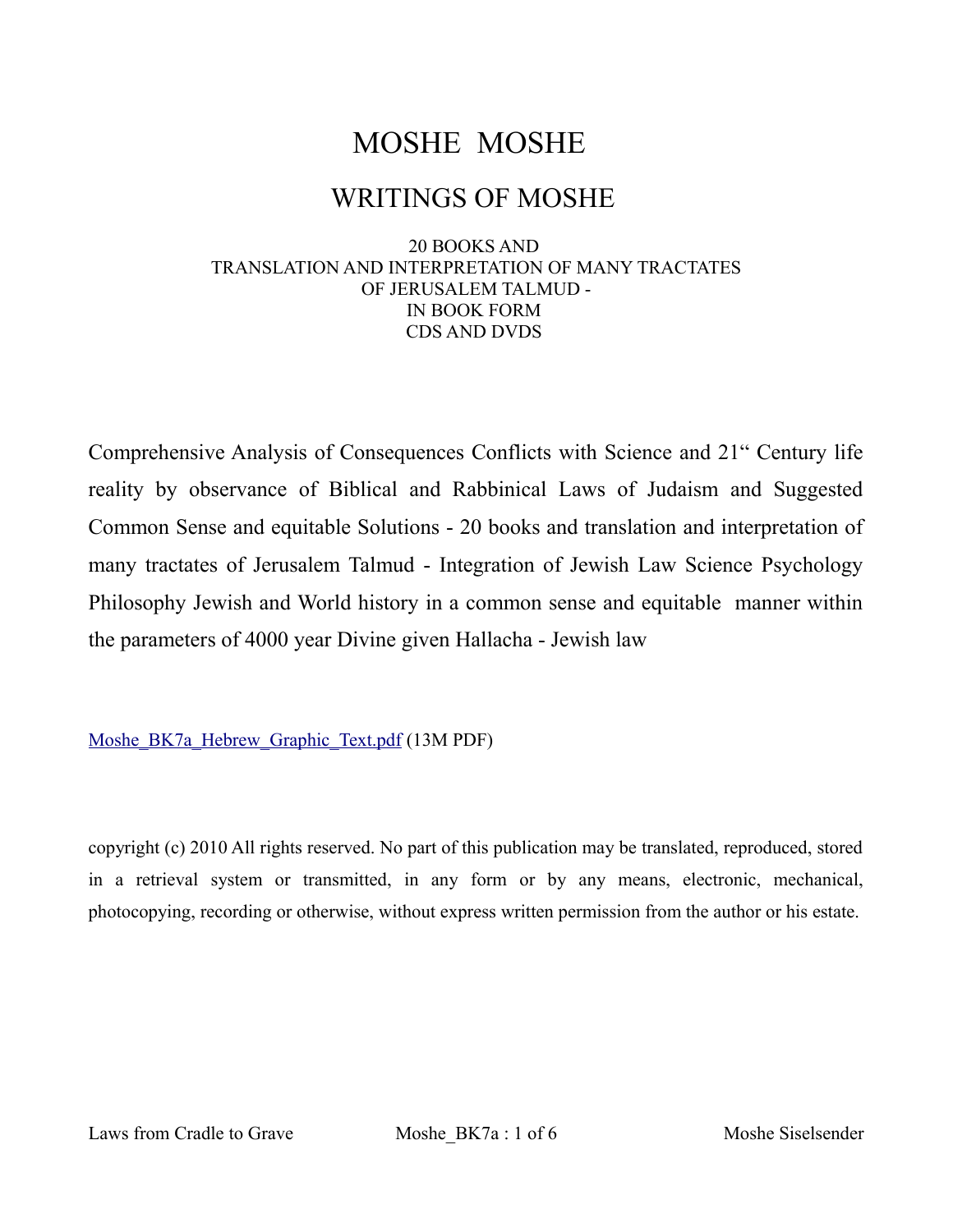TABLE CONTENTS Sholom Bayit 4000 YEARS JEWISH ISRAEL TORAH AND JUDAISM AND ALL WRITINGS OF MOSHE Vol.1 - RESPONSA OF THE FOUR PARTS OF THE SHULCHAN ARUCH Common Sense and Equity Netzech Yaakov Yoseph - WRITINGS OF MOSHE

Author of 20 books and translation and interpretation of many tractates of Jerusalem Talmud - BOOKS CDs and future DVDs Vol.1

#### EVEN HOEZER YOREH DAYOH CHOSHEN MISHP ORECH CHAIM

Tzadikim yaalchu bo ureshoim yikoshlu bo prayer Hoshea 14:10

THE WISDOM OF THE TORAH AND SCIENCE IS A PRESCRIPTION FOR LIFE AND LONGEVITY. THE RIGHTEOUS WILL FIND AND GENERATE LIFE FOLLOWING ITS ADVICE WHILE THE WICKED WILL CORRUPT ITS IDEAS AND EXPLOIT ITS SECRETS TO CAUSE DEATH FOR OTHERS AND EVENTUALLY THEY WILL FALL ON THEIR OWN SWORDS AND DISAPPEAR FROM THE PAGES OF HISTORY. WISDOM AMD NEW SCIENTIFIC DISCOVERIES AND PHILOSOPHY AND RELIGION CAN BE COMPARED TO THE DISCOVERY OF THE SMASHING OF THE ATOM. NEW SOURCES OF ENERGY CAN BE GENERATED. ALSO A BOMB THAT CAN DESTROY MANKIND CAN RESULT. ONE MUST NOT HESITATE TO PRINT KNOWLEDGE AND NEW IDEAS . However one must write all the opposing ideas and state a comprehensive picture in order to prevent an honest reader from misunderstanding and arrive at a distorted concept and reach decisions that I never intended. I insist that all my books be printed and not give only the ideas of one book. Everything I write is related with every other book. I have recently copyrighted many of my books having thousands of pages. One must read all my books otherwise one will not even understand clearly one book. One may think he/she understands what I mean when I meant something else. Not everything I write is meant under all contingencies. One MUST CONSULT A SCHOLAR OF JEWISH LAW WHO HAS MASTERED AND OBSERVES ALL OF THE FOUR PARTS OF THE SHULCHAN ARUCH. WHEN AN ACTUAL CASE IS INVOLVED. NO ONE CAN RELY ON WHAT I WRITE AND APPLY IT FOR

Laws from Cradle to Grave Moshe\_BK7a : 2 of 6 Moshe Siselsender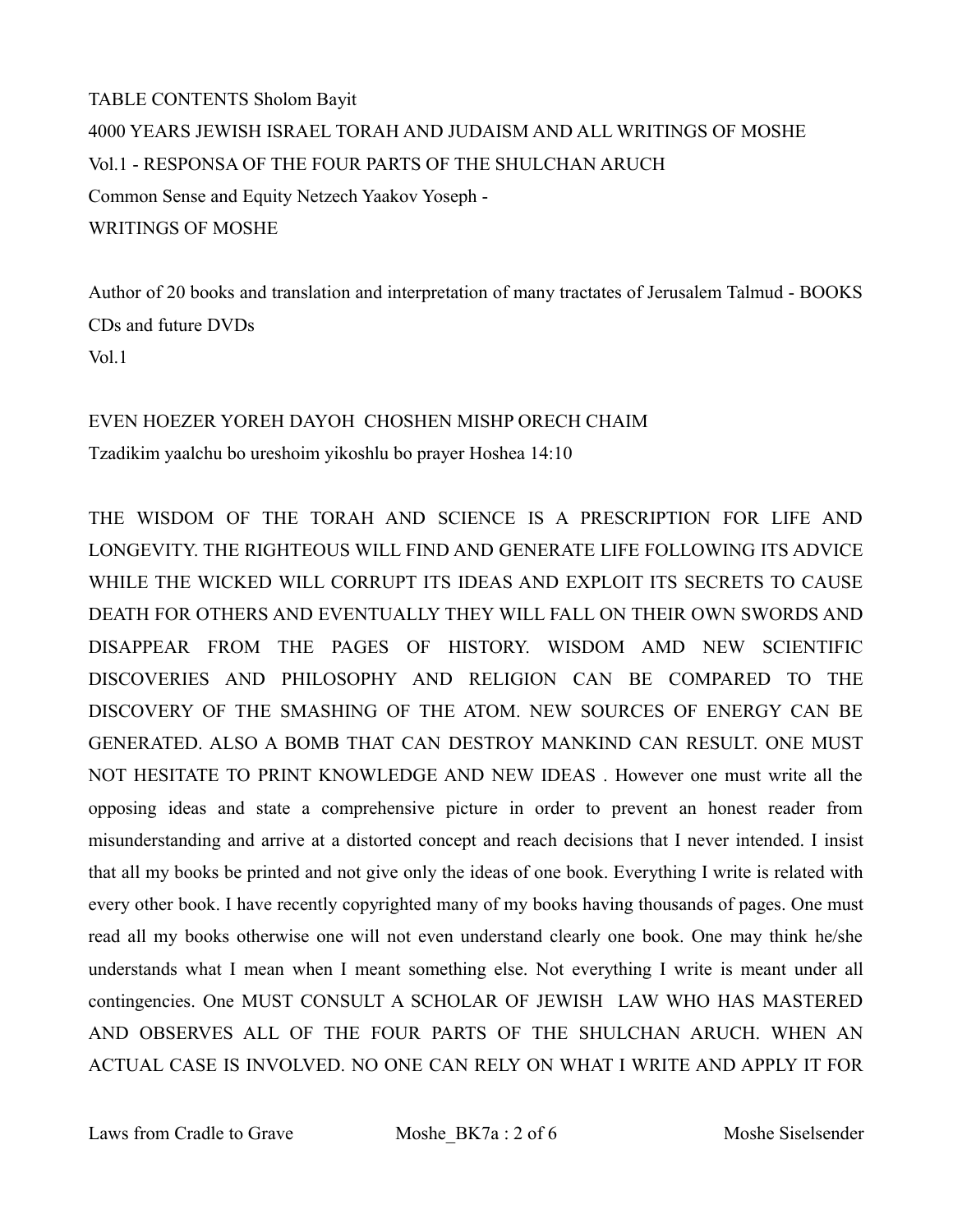THEIR PARTICULAR PROBLEM. I AM ONLY STATING PRINCIPLES OF LAW. I AM NOT GIVING ANY ADVISE ON WHAT TO DO.

#### WWW.AGUNAH.COM

OUR MISSION REMAINS TO STRENGTHEN FAMILY LIFE, TO ENCOURAGE AND TO PERSUADE ALL PARENTS TO REMAIN MARRIED, NO MATTER WHAT. ONCE A CHILD IS BORN A NEW LIFE IS CREATED IN THE WORLD BY THE FATHER AND THE MOTHER A SOUL IS GIVEN BY G-D. ONCE THE CHILD ENTERS THE WORLD IT IS THE HOLY DUTY MISSION AND RESPONSIBILITY OF PARENTS TO STICK IT OUT FOR THEIR SAKE AND THE SAKE OF THE CHILD.

We refer the reader to the excellent book Between Two Worlds: The Inner Lives of Children of Divorce by Elizabeth Marquardt Crown 288 PAGES.

This book reveals startling statistics of the insecurity and loneliness that children from divorced homes suffer on top of all the problems that normal children suffer growing up. Scientific research substantiates the above facts. Instead of parents being the rock of Gibralter and being the personification of security; the parents by splitting saddle their children with the parents immaturity. They teach their children that instead of fulfilling their mission in this world of remaining married and acting with responsibility to spouse and children, they abdicate their responsibility for their own pleasure.

ALL SPOUSES WHO ARE IN A DYSFUNCTIONAL MARRIAGE VISIT US ON THE INERNET. TYPE IN AGUNAH. OUR WEB SITE WILL APPEAR. Betdin@agunah.com We will move heaven and earth to assist you to save your marriage.

Vehashiv lev ovos al bonim velev bonim al ovos And he prophet Elija will succeed to turn the hearts of parents toward their children and the hearts of children toward their parents Melachi 3 :24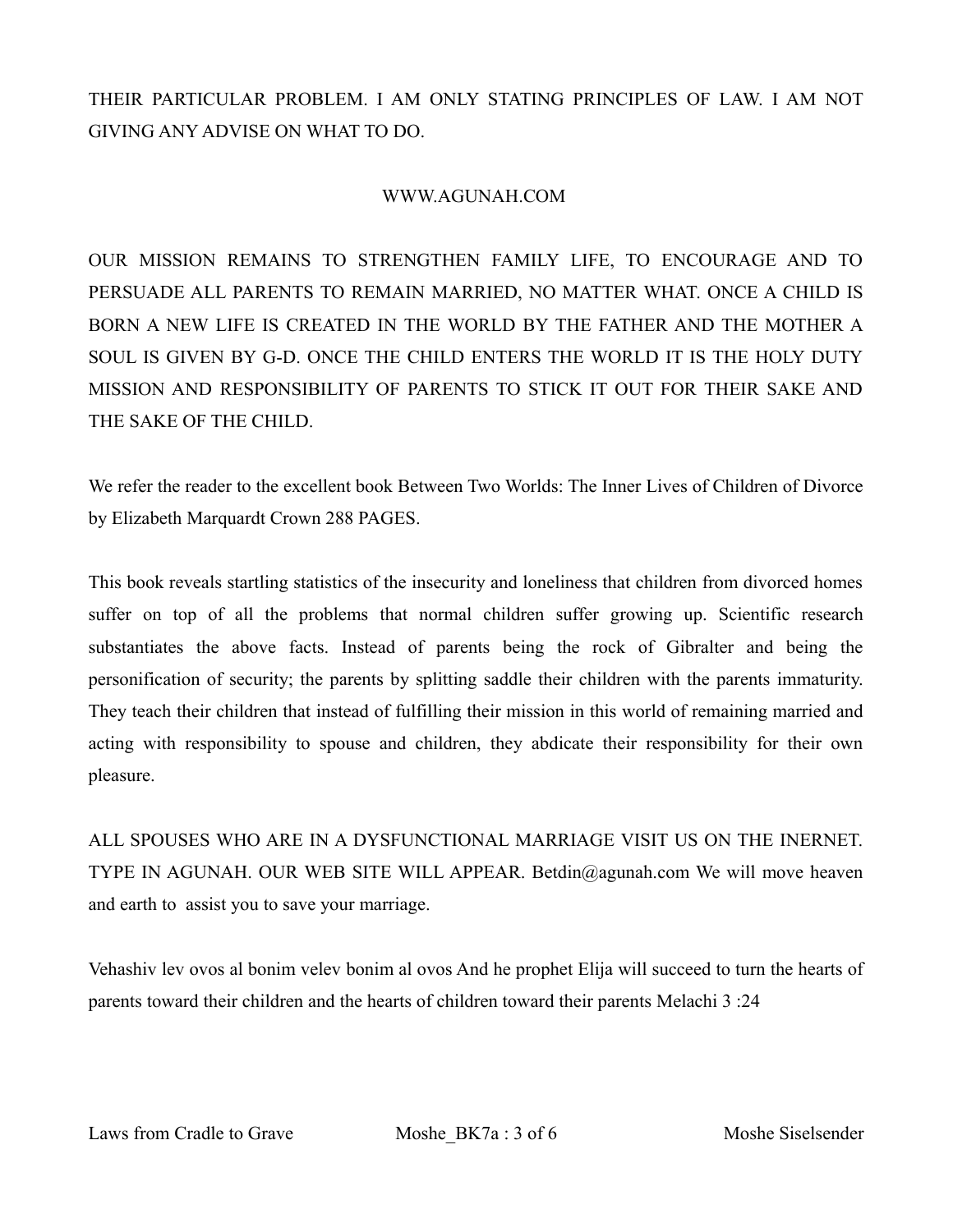If your child in order to survive needed a donation of one lung. Wouldn't you volunteer one of your lungs to be transplanted to your child? Here you must sacrifice your happiness for the next 5-10-15 years for your child to grow up normal. This is your mission in life . Who knows, along the way you will discover happiness with your spouse. It is not necessary to change spouses. YOU WILL NEVER KNOW UNTIL YOU TRIED IT . WHAT IF YOU REMAIN? WHAT WILL YOUR CHILD BE WITH BOTH PARENTS LIVING IN THE SAME HOUSE? TRY IT. SACRIFICE FOR YOUR CHILD. YOUR SPOUSE WHEN HE/SHE SEES THAT YOU ARE SACRIFICING WILL ALSO SACRIFICE. THEN EACH OF YOU WILL REALIZE THAT IT IS NOT NECESSARY TO SACRIFICE. YOU WILL BEGIN AGAIN TO HAVE SEX AND LIVE AS HUSBAND AND WIFE WITH LOVE AND FIDELITY FOR EACH OTHER. YOUR CHILD WILL HAVE BROUGHT BOTH OF YOU TOGETHER.

Zichry Toras Moshe avdiasher tzavisi bechorev al kol Yisroel . Remember Moses my servant that I commanded him at Mt. Sinai at the giving of the Torah for Jews, as well as, for all to all humans to eternity. These laws will never be superseded by any other laws. Melachi 3:22 The Torah consists of the Written Torah the five books of Moses - the Pentateuch and the Oral Torah -the Talmud summarized today in the Shulchan Aruch Even Hoeser Choshen Mishpot Orech Chaim and Yoreh Dayoh -all the humane laws between man and man as well as the ritual laws between man and G—d. these include the Dietary laws the Sabbath and Holiday laws the laws of Taharot Hamishpocho family Puity laws. Marriage divorce and annulments. Prayer synagogue sanctity Tephiln Tztzis Sucot Lulov Esrog AND ALL THE MODERN DAY QUESTIONS OF LIVING IN THE 21ST CENTURY. All humans must observe whether they agree or not the humane laws of their government federal and state. Otherwise they are punished by the civil and criminal laws of their government. Jews in addition to obeying all the humane laws of their government federal and state must also observe all of the Torah laws given on Sinai 3500 years ago as mentioned above.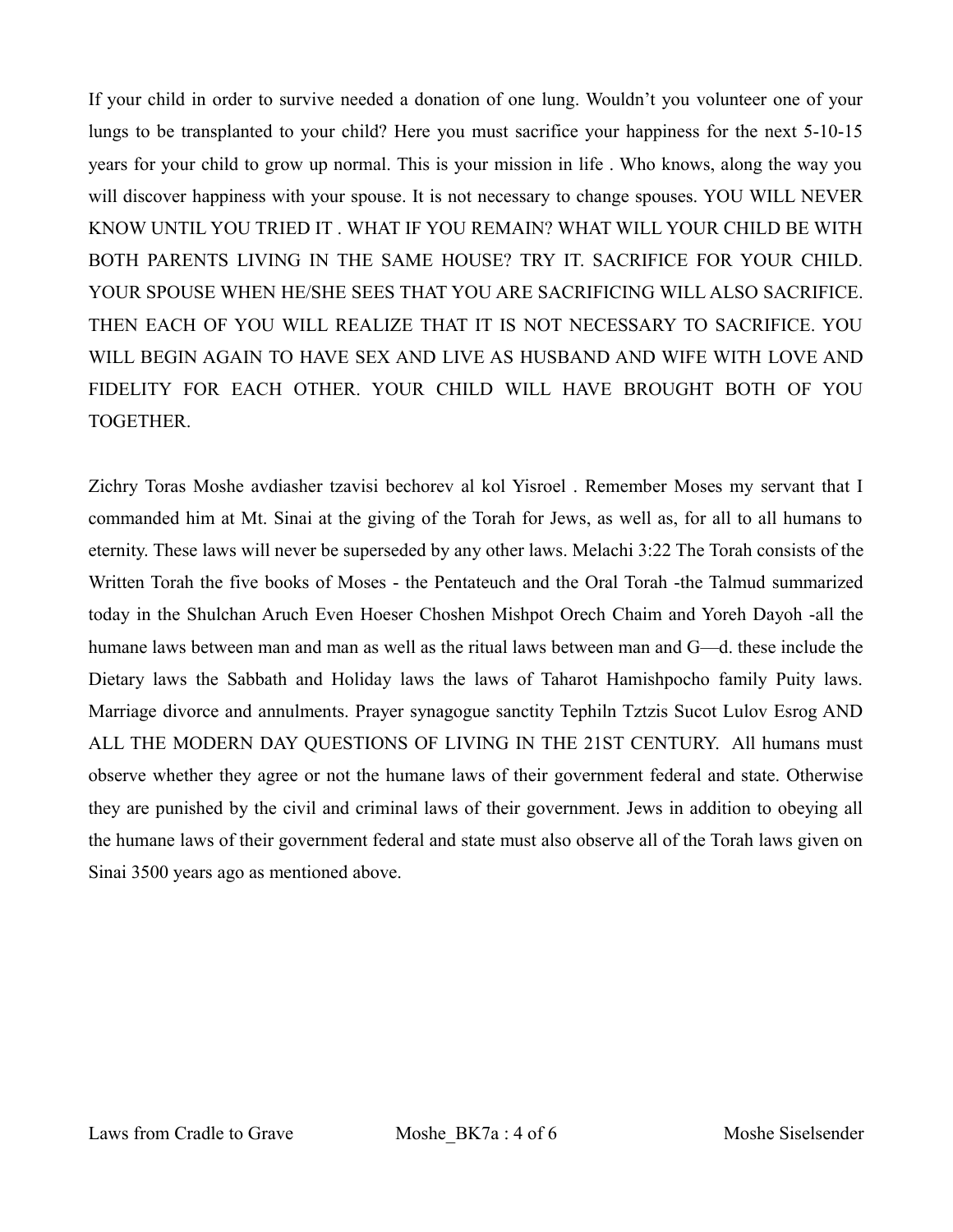### DEDICATION

All my books are dedicated to my wife -the crown and jewel of my life. I owe all my learning to her dedication to my health and welfare. She is the greatest gift ever given to me-by G-d. May she and I together with all our children and all our grandchildren and all of Israel and all humans all over the world regardless of race, religion, creed color or sex be blessed by G-d with life, peace and freedom from fear of any crime or terrorism with excellent health, make sufficient money to cover all their needs and live to the coming of the Messiah and then live forever- as tradition teaches. As the ancient sage-the Tana Rav Akiva stated regarding his wife Rachael "all my learning I owe to her all my achievement is hers if it was not for her I would not have been here teaching and sharing my knowledge of Torah. All honors of Torah should be given to her".

#### 18 IN HEBREW -CHET AND YUD - OR CHAI -STANDS FOR LIFE

Life is the over riding and prime concern for Jews

SINCE DAY 1 - 4000 YEARS AGO AND LIFE IS THE NUMBER 1 CONCERN FOR Jews today. Consequently we have to declare that all Jews regardless of their degree of observance or non observance are family. We are responsible for each other. WE MUST LOOK OUT FOR EACH OTHER'S WELFARE. We will leave it to G-d to judge each Jew's religiosity. Our concern in this world must be primarily the physical well being of every Jew in the diaspora and in Israel. It is our sacred duty to ensure and guarantee Jewish unity. Only by banding together as a band of brothers and sisters will we be able to survive the anti Semitism that keep cropping up from every corner each year a new face and a new threat to our existence. This task of survival is not a job for a lone ranger. We must enlist the combined efforts of the entire Jewish community. That means every Jew of whatever ideological bend and commitment he or she have or does not have. Let's face it, the non Orthodox Reform and Conservatives or secular organizations like Bnai Brith, Anti Defamation, Jewish Committee and Jewish Congress or outreach organizations as Hillel, Lubavitz, Esh Daat- are all different expressions of Jews organizing among like-minded individuals who share their religious degree of observance or lack of it. Many observant Jews have recognized this basic truth, that it is necessary to go to the grass roots of Jewish society- the individual Jew. Tsuvah movements have found

Laws from Cradle to Grave Moshe\_BK7a : 5 of 6 Moshe Siselsender